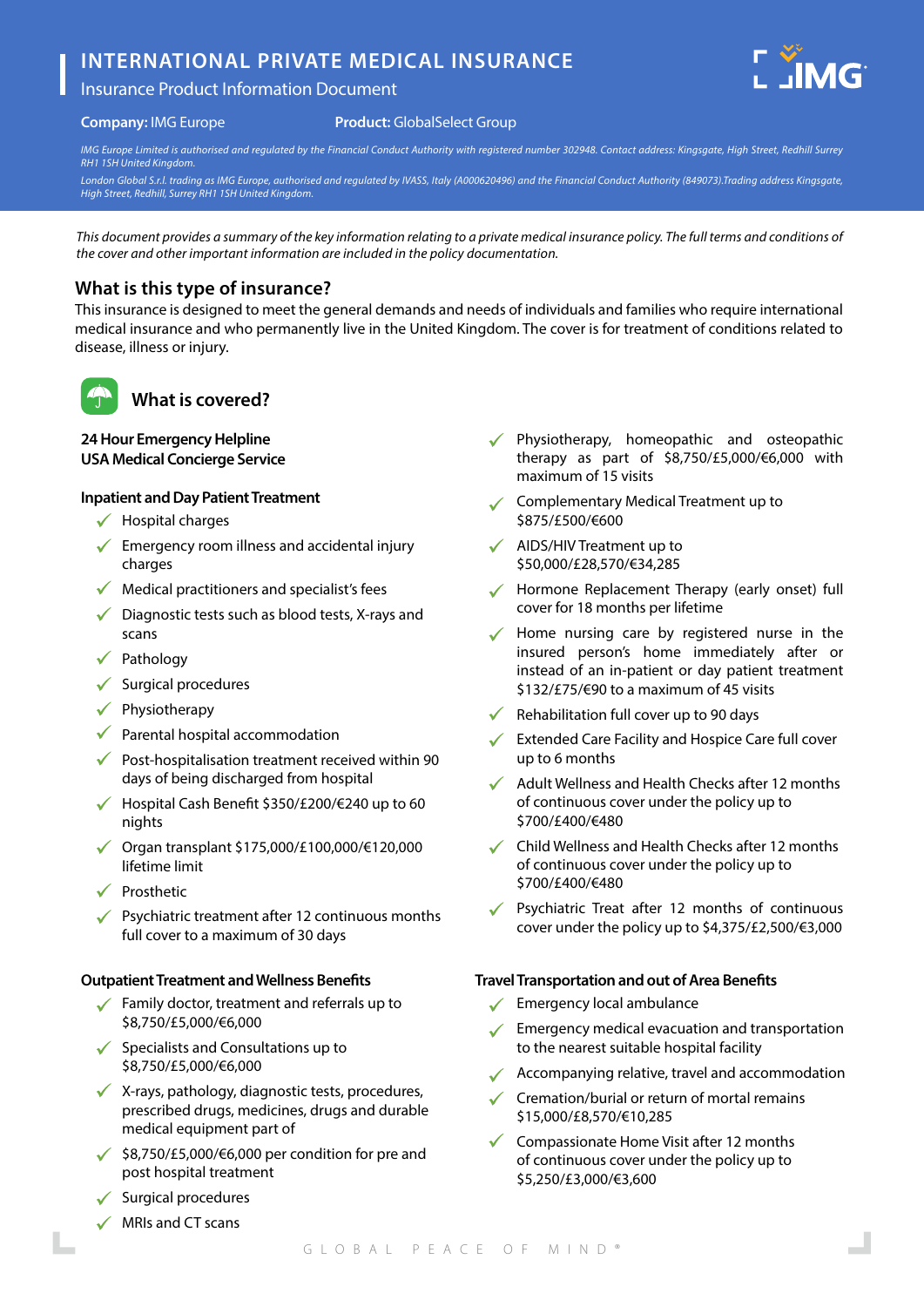#### **Cancer Treatment**

- $\checkmark$  Consultations
- $\checkmark$  Testing
- $\sqrt{}$  Drugs
- $\checkmark$  Chemotherapy and radiotherapy

### **Pre-Existing Conditions and Underwriting/Coverage Options**

- Pre-Existing Conditions Full Medical Underwriting  $\mathcal{L}$ option after 24 months continuous coverage under the policy up to \$35,000/£20,000/€24,000 per lifetime
- Moratorium Enrolment and Underwriting option after 24 months continuous coverage under the policy without treatment, symptoms, medication or consultation full cover
- $\checkmark$  Chronic Conditions and Palliative Care up to \$35,000/£20,000/€24,000 lifetime limit
- $\checkmark$  Stabilization of acute chronic episode full cover

#### **Additional Benefits**

- $\checkmark$  Prosthetic devices
- $\checkmark$  Worldwide accident and emergency out of area cover up to \$35,000/£20,000/€24,000 45 days maximum
- USA Elective Treatment within the Provider Network benefit (for Area 3 – Worldwide coverage only) up to \$875,000/£500,000/€600,000 and subject to 20% coinsurance
- ◆ Out of Country Legal expenses \$8,750/£5,000/€6,000 (additional excess of \$438/£250/€300)
- Security and Political Evacuation and Repatriation up to \$13,125/£7,500/€9,000 lifetime limit
- $\checkmark$  Identity Theft Cover and Assistance up to \$438/£250/€300
- $\sqrt{\phantom{a}}$  Out of Country Criminal Assault benefit when admitted to hospital for 48 hours or more up to \$875/£500/€600 per admitted night to a maximum of \$4,375/£2,500/€3,000
- Natural Disaster Evacuation and Accommodation up to \$263/£150/€180 per 24 hours for up to 5 days

#### **Dental Treatment**

- $\checkmark$  Emergency treatment (Inpatient or Day Patient) full cover
- Accidental Damage up to \$438/£250/€300

### **Options to Increase your Cover\* (which will increase your Premium)**

- $\sqrt{\phantom{a}}$  Daily indemnity
- Personal Accident Plan
- Maternity Endorsement

\*Available only at inception

#### **Options to Decrease your Cover (which will reduce your Premium)**

- $\checkmark$  Excess options are available which apply to each member on every policy
- $\checkmark$  Optional geographic area of cover other than worldwide are available
- Plan Maximum Limit options are available which apply to each member on every policy

# **What is not Covered?**

These are some of the core exclusions which may change if you select options to increase or decrease your cover. Please refer to the terms and conditions for full details.

- Pregnancy, delivery and newborn care
- X Congenital disorders
- $\boldsymbol{\times}$  Treatment for infertility, birth control, sterilization or vasectomy
- **X** Cosmetic treatment
- X Any non-disclosed condition
- $\times$  Amateur athletics, professional athletics injuries and illness
- $\boldsymbol{\times}$  Treatment required as a result of war, terrorism, contamination by radioactivity, biological or chemical agents
- X Self-inflicted injury or suicide
- $\boldsymbol{\times}$  Treatment of the Temporomandibular Joint
- X Custodial Care
- $\times$  Sleep disorders
- X Vision coverage
- $\boldsymbol{\times}$  Outpatient psychiatric treatment
- $\boldsymbol{\mathsf{x}}$ Weight loss modification or surgery
- X Venereal disease or any other sexually transmitted disease
- $\boldsymbol{\times}$  Sexual dysfunction
- **X** Treatment of alcohol and substance abuse
- X Any medical condition resulting from or occurring during the commission of a violation of law by the insured person